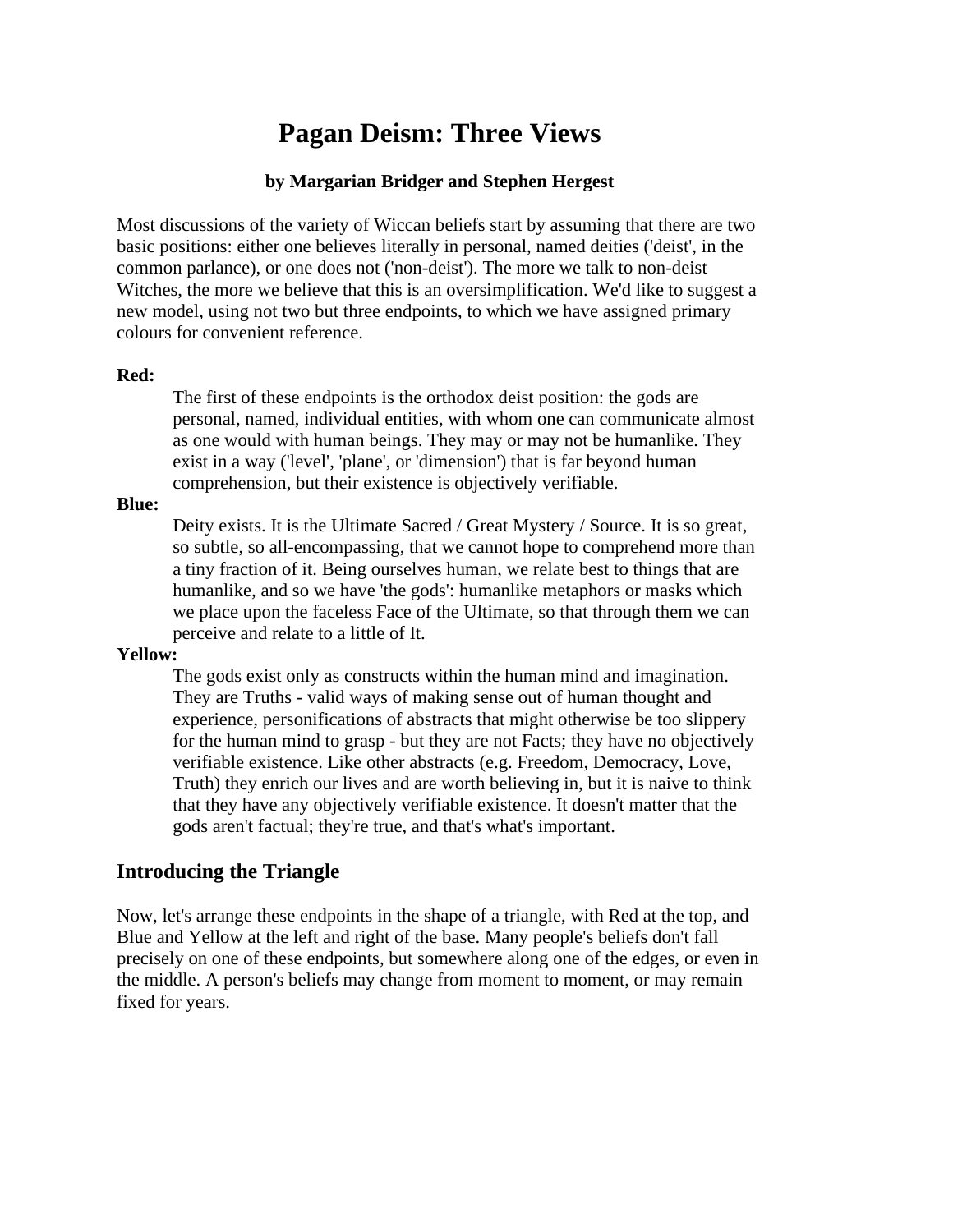Eco-feminist Witches, to whom the Earth is the living body of the Goddess, mostly cluster along the Green edge, between Blue and Yellow; those who believe in transcendent deity are along the Purple edge from Red to Blue.

Those who relate to the gods in a very personal way, but are agnostic about Their nature, are probably the Orange edge. Most Jungians cluster near the Yellow point; pantheists are mostly Blue or Green. A totally agnostic Witch is an earthy shade of mud-brown; an atheistic one must be on the Yellow tip.

Yet even this is an oversimplification. Two Witches who cluster very closely on this triangle might have very different beliefs about reincarnation, or about the nature of magic; two who are widely separated on the triangle might have identical beliefs on these topics. For most of them, additional axes in another dimension would be needed; some would require entirely independent complex maps.

Nevertheless, let's take the triangle as a working model for the moment. This triangle is about conscious beliefs, those which we can analyse and put into words.

But Wicca is, first and foremost, a mystery religion. The more deeply we participate in the Mysteries, the less relevant distinctions of belief and interpretation become. We can represent this by drawing a pyramid upon the triangular base we have established. When we debate the differences in our beliefs, we are operating near the base of the pyramid. The more we simply let ourselves experience the Mysteries, and suspend our interpretation of them, the more nearly we approach the apex. The triangular cross-section becomes smaller, the different beliefs draw closer together. At the apex, they merge into a single point - and it is this point, this rare moment of total immersion in the Mysteries, that all religions have in common.

This suggests a further geometric model. That peak that transcends belief systems becomes the centre of a sphere. Our original triangle may be mapped onto its surface, together with the maps of the beliefs of other religions. More likely, it's a hypersphere, as every religion has common boundaries and areas of overlap with many others. Beyond the sphere lies the void of non-religion. But how can we define this? Not as atheism; for atheism is itself a type of religion. Not as agnosticism; even agnostics can find a place for themselves within the sphere. Perhaps we can best define this as nihilism, or perhaps religious apathy.

From this macrocosmic view, let's now return to the original triangle. What does it mean for us, individually? Most of the time, a Wiccan's personal beliefs about the nature of deity are almost invisible. Wiccans whose beliefs plot onto the triangle at very different places can work the same magic, share the same rituals and language, and practice the Craft side by side without ever noticing that what is literal fact for one is metaphorical truth for another. A Red may be more reluctant than a Blue or Yellow to mix pantheons, or to speak of the various horned gods as if they were interchangeable. A Yellow may spend less energy than those of other colours on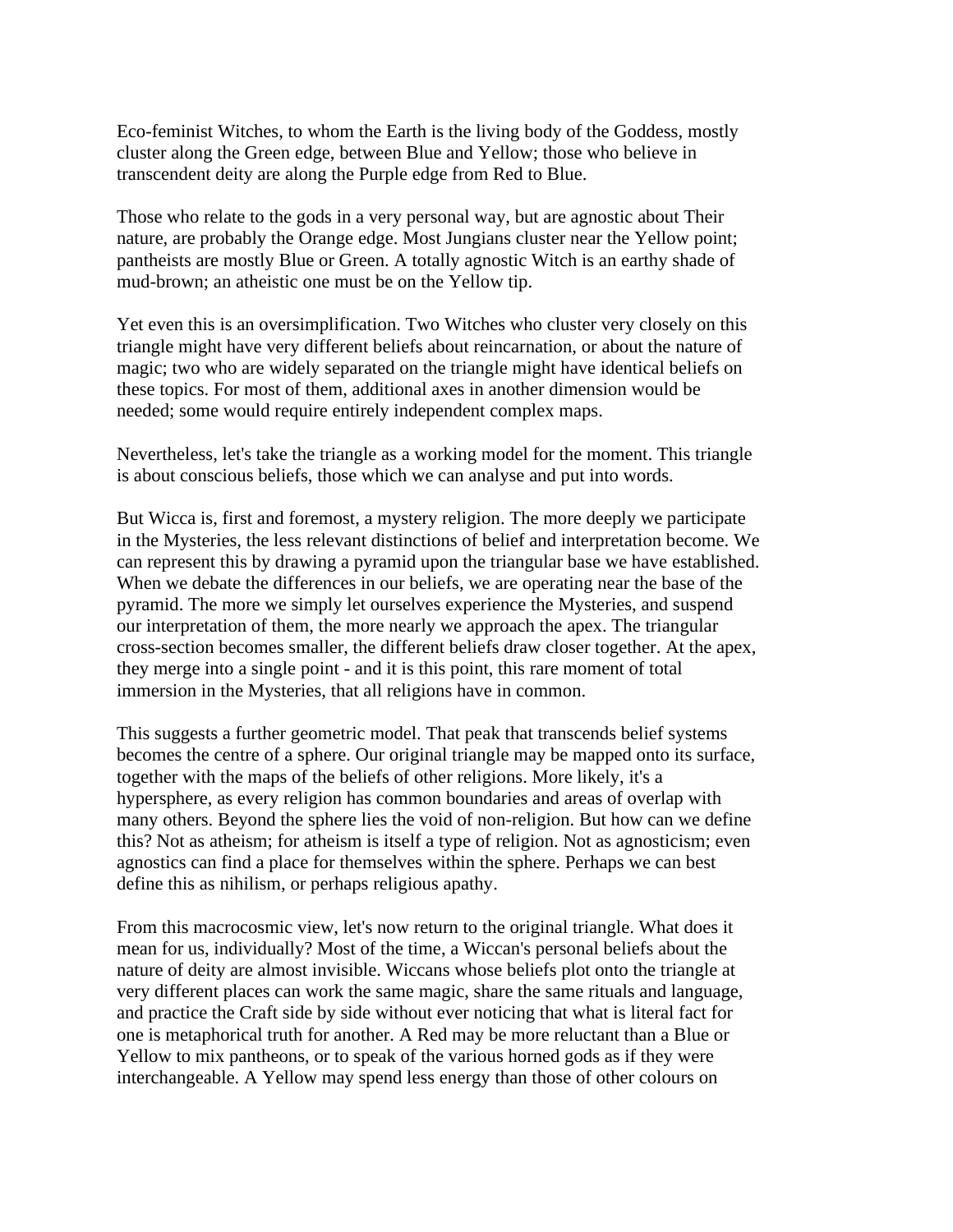explicit worship, and more on explorations of human psychology. Yet such patterns become apparent, if at all, only over many months or years.

It's easy for most of us to slip into the assumption that most of our friends and coveners believe as we do. The discovery that they don't can lead to feelings of betrayal and loss of trust. This can degenerate into name-calling, the Yellows being labelled 'not real Witches' and retaliating with such epithets as 'superstitious' and 'dogmatic'.

Unless we wish to discard our focus on mystery and experience, and instead become a religion of creed and dogma, we can't afford such battles. However, it is also unwise to bury our heads in the sand and pretend to a non-existent homogeneity of belief. We must accept that all of us, in our various colours of belief, are Witches together. In order that we may be better able to serve as priestesses and priests, we need to explore and understand one another's beliefs.

# **What is the source of the different perceptions of deity?**

It's not a difference in experience; three different Witches might have very similar encounters with deity, but interpret them differently according to the colour of their beliefs. Neither is it purely a difference of personality types; if it were, the same individual would never move from one belief to another over time, without showing signs of major personality change. If there is any consistent distinguishing factor, perhaps it is a difference in needs.

## **Truth**

The primary need of the Yellow Wiccan is the need for truth. Perhaps this person is naturally sceptical, or perhaps at some time they've suffered serious disillusionment. Either way, this person cannot believe without doubting, and cannot reconcile belief with doubt. The images and experiences of the Craft are as treasured by this type as by any other, but to them, a belief that cannot be questioned is vulnerable. A twig that cannot be bent can only be broken. The gods, to the Yellow Wiccan, are symbol and metaphor, and the religious journey is the quest for self-knowledge. Through meditation, through myth and myth-making, and perhaps through direct conversations with that higher and deeper, but to them, still human, awareness which expresses itself as 'the voice of the god/dess', ritual becomes for the Yellow a tool for enriching human life and awareness, and for participating mow fully in the world and its needs. Jungian psychology and its language may figure prominently in their rites, and the gods may at various times be perceived as specific aspects, as archetypes, or as an undifferentiated whole. Whether they cling to the time-tested value of traditional ritual forms, or create entirely new material, their task is to design ritual that works.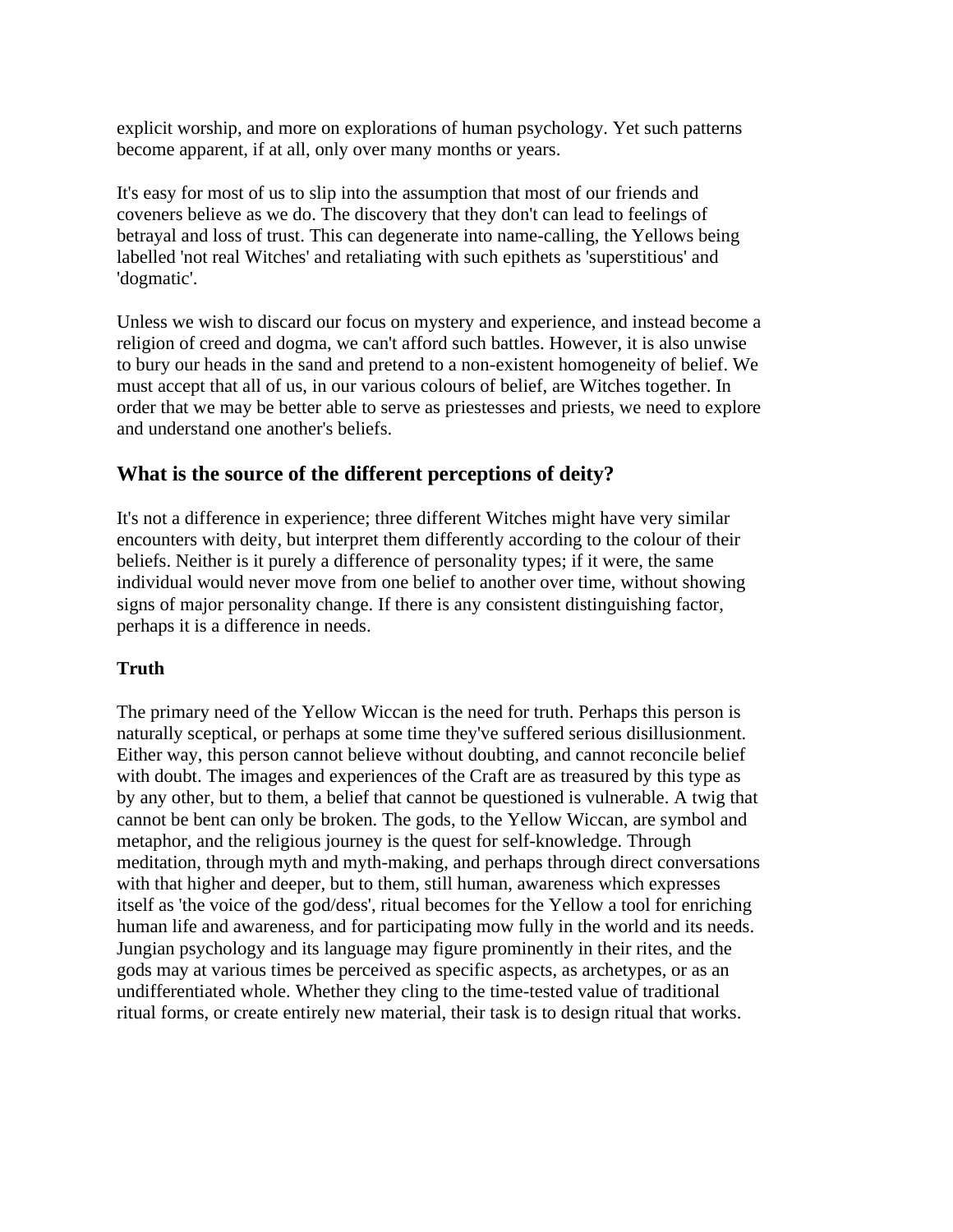## **Faith**

Faith is the primary need of the Red Wiccan. To them, the gods simply are. Whether the Red is naturally trusting, or whether they have repeatedly tested their perceptions of the gods and concluded that they have objective reality, they believe the many gods are facts of the universe, impossible to question or doubt without doubting one's own version of reality. Belief is not a question, it is the cornerstone from which all else of religion springs. How can one practice the Craft without such beliefs, they ask, except as a hypocrite? It simply wouldn't make sense. For the Red Wiccan, ritual is about interaction with the real, living Gods. Whether by seeking to re-create the ancient forms of Their worship, or by getting to know Them personally and devising new forms that will satisfy Them, everything focuses around one or more of the individual Gods. Sometimes They must be propitiated, at other times They seek to share only our laughter and celebration. Often They have advice to offer, or mysteries to share. But always, the focus is upon invocation of, and service to, the individual and personal Gods.

## **Belonging**

The Blue Wiccan is, perhaps, the mystic of the Craft. This person's primary need is to belong. Only in a whole and holistic universe, where all things are part of one great Pattern, can one be sure that one's own existence has meaning and purpose. The deity of such a universe must necessarily be whole and singular; it is only because of our own limited perceptions that we can only experience it by dividing it into many aspects and many forms. The purpose of religion is to explore, and more actively participate in, the pattern which is the sum of these many parts. A Blue Wiccan's favourite rituals, therefore, are those which advance our understanding of the Mysteries, and which let us participate more consciously in the monthly and annual cycles. Blues will likely favour magic which reshapes the patterns of the universe to their needs, or which helps them become more aware of those patterns in order to act more effectively as a part of them. Meditation, celebration, and cyclical or patterned activities appear often in this person's rites, as do efforts, both pragmatic and symbolic, to reshape the wholeness of the pattern where it is broken.

# **Understanding**

Whatever our individual beliefs might be, all of us need to have faith, to belong, and to know truth. All of us have the capacity, therefore, to understand the needs and attitudes of our fellow Wiccans whose beliefs might differ from our own. And that is just as well, as we are all part of the same religion. With mutual understanding, perhaps we can work together to help the Craft grow in directions which will serve the needs of us all, and of the gods, whatever we might each perceive them to be.

written by: Margarian Bridger and Stephen Hergest, 1996 thanks to Ace Lightning for the triangle graphic